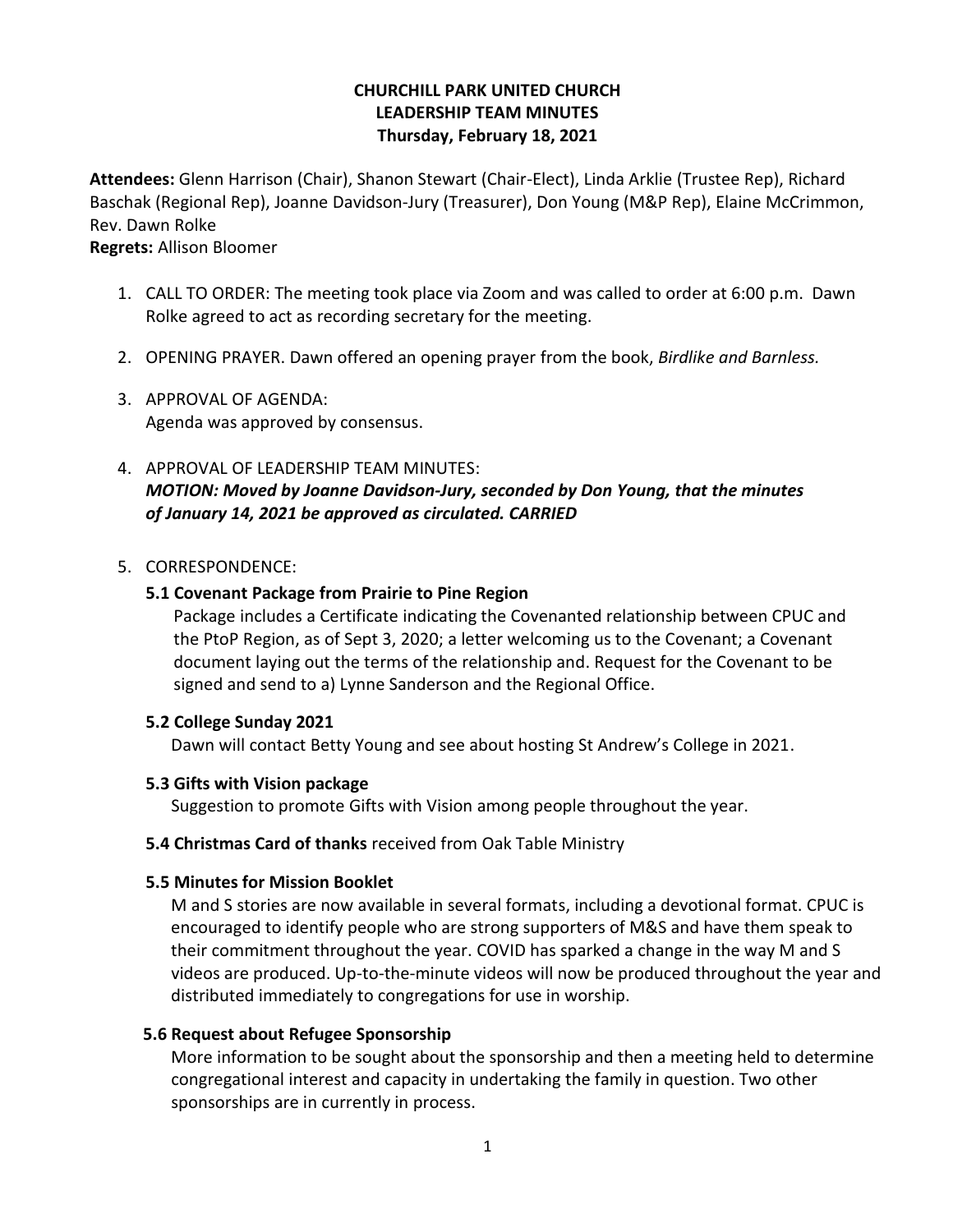### 5 BUSINESS ARISING:

### **6.1 COVID-19 and building reopening.**

Korean United has resumed in-person worship at 10% capacity (less than 25 people). We've received a request from a Choir Director to re-start numerous choirs in the building. Dawn will call a meeting with John M, Glenn H, Wayne A, Cindy K and Rev Cho to determine the way forward.

- **6.2 Property Management**. Wayne Arklie has advised that the church boiler has been unstable affecting heat in the building. A replacement part for the motor has been purchased and installed. Some of the church radiators are not working. Wayne will arrange an evaluation of the radiators. Affirming Ministry Outdoor signage will happen when weather warms up.
- **6.3 Sound System**. Richard conferred with Rev Cho. The Sound System seems to be working fine. Richard will create a simple Instruction sheet on how to turn the system on and off, and to reset if the default settings get messed up.
- **6.4 Bike Rack Replacement**. In process. We are committed to this. Perhaps a fundraiser?
- **6.5 Pantry cheque.** Cheque was received and cashed.
- **6.6 Property Insurance Forms**: Linda A reported that she had to change insurance a bit because of Solar Panels. Suggestion that electricity gained from panels and corresponding Hydro solar credits be periodically put in Weekly Announcements.

### 7. REPORTS:

# **7.1 Treasurer's Report** *(Joanne Davidson-Jury)*

7.1.1A second draft the 2021 budget was presented. As suggested at the January meeting, the Messy Church budget and the Supply Preaching budget lines have been increased.

# *MOTION: Moved by Joanne Davidson-Jury, seconded by Shanon Stewart, that the draft budget be submitted for approval to CPUC at the Annual General Meeting. CARRIED*

7.1.2 More pledges have arrived since the January meetings. Pledges now exceed those received in the previous year.

7.1.3 The kitchen rentals continue to do well, and kitchen usage is at capacity.

7.1.4 Agreed that the Petty Cash amount be adjusted to \$300.

7.1.5 Minister will be added to Church Visa as a signing authority, along with the Church Administrator. Joanne will start the paperwork.

7.1.6 Suggested that the PtoP Region offer guidance on Reviewer costs: What price is normal? Dawn to call Judy Hare. Joanne to give Dawn information on the Reviewer's tasks. Research on Reviewer costs at other churches will continue and we will remain with our Reviewer for the 2021 year.